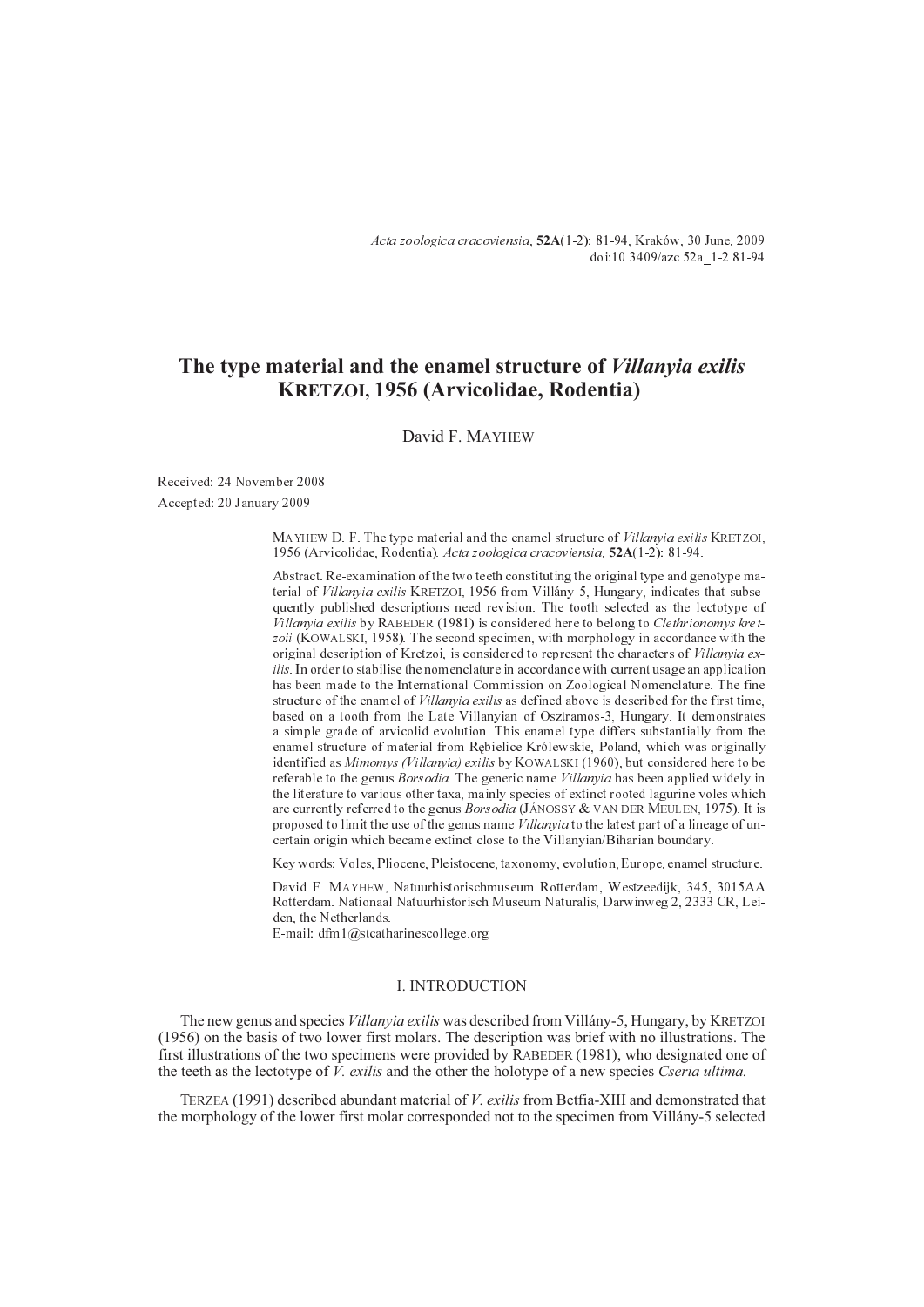as the lectotype by RABEDER (1981), but to the other specimen. She figured this second specimen as being the "lectotype". Subsequent authors have adopted the description of TERZEA (1991) as the correct definition of the characters of *V. exilis*. Since the original description, the genus name *Villanyia* has also been widely used in the literature for a diversity of taxa. Various authors referred teeth from a number of Pliocene and Pleistocene localities to *V. exilis* (e.g. KOWALSKI 1960, from Rêbielice Królewskie, Poland). Some of these referrals were made on unclear grounds, and require reassessment on the basis of recent knowledge.

During a visit to the Hungarian Geological Institute, Budapest the type material was cleaned and re-examined. This revealed discrepancies in respect of previously published descriptions. As there is no material other than the type of *V. exilis* known from Villány-5, a tooth of *V. exilis* found in the samples from the fissure filling Osztramos-3, Hungary (considered close in age to Villány-5) was studied to investigate the enamel structure (Schmelzmuster). This enables a broader discussion of the definition of *Villanyia* and its place in the Arvicolidae. Finally, this enamel structure is compared with that of a tooth from the assemblage from Rêbielice Królewskie, Poland, previously identified as *Mimomys* (*Villanyia) exilis*, but considered here to be in fact referable to *Borsodia.*

A b b r e v i a t i o n s:

PAS – Institute of Systematics & Evolution of Animals, Polish Academy of Sciences, Kraków; GIH – Hungarian Geological Institute, Budapest;

NHMUS – Hungarian Natural History Museum, Budapest.

## II. SYSTEMATIC SECTION: REDESCRIPTION OF TYPE MATERIAL

The terminology follows RABEDER (1981) and TESAKOV (2004). Crown height and enamel free area heights are measured perpendicular to the wear surface. The base of the crown is considered to be the base of the enamel of the posterior labial re-entrant fold. Measurements are in mm.

#### Genus *Villanyia* KRETZOI, 1956

1956 *Villanyia exilis* gen. et sp. nov. (*partim*) – KRETZOI: 118.

1960 *nec Villanyia exilis* – KOWALSKI: 184 figs 6 a-f, 7 a-d. (= *Borsodia*)

1965 *nec Mimomys* (*Villanyia*) sp*.* – ALEXANDROVA: 101, 106, fig. 13 a,b.

1970 *Mimomys* (*Villanyia*) sp*.* (*partim*) – SUKHOV: 61, plate 8, figs 108-110. (assigned with some reservation).

1970 *nec Mimomys*(*Villanyia*) *praehungaricus* – SUKHOV: plate 10, figs 131-143 (a mixture of species, some specimens *Borsodia*).

1976 *nec Villanyia* – ALEXANDROVA: 46 *et ff*. (= *Borsodia*).

1977 *Villanyia* (*partim*) – GROMOV & POLYAKOV: 215 *et ff*. (only type, rest are lagurids referrable to *Borsodia*).

1980 *nec Villanyia* – ZAZHIGIN: 98 *et ff.*(all species described as *Villanyia* appear to be *Borsodia*).

1981 *Cseria proopsia* – RABEDER: 56.

1981 *Cseria opsia* – RABEDER: 59.

1991 *nec Villanyia kowalskii* – TERZEA: 91 (= *Borsodia*).

1991 *nec Villanyia veterior* – TERZEA: 91 (*= Borsodia*).

1994 *nec Villanyia* – REKOVETS: fig. 31 etc.

2001 *Villanyia* – KOWALSKI: 291.

2005 *nec Villanyia* – ERBAJEVA: 58 *et ff*. (*Villanyia eleonorae* and *Villanyia klochnevi* = *Borsodia*). 2006 *nec Villanyia* – ERBAJEVA et al*.*: 115 *et ff.* (= *Borsodia*).

2008 *nec Villanyia fangchangensis* – ZHANGet al*.*: 165 (considered referrable to tribe Clethrionomyini).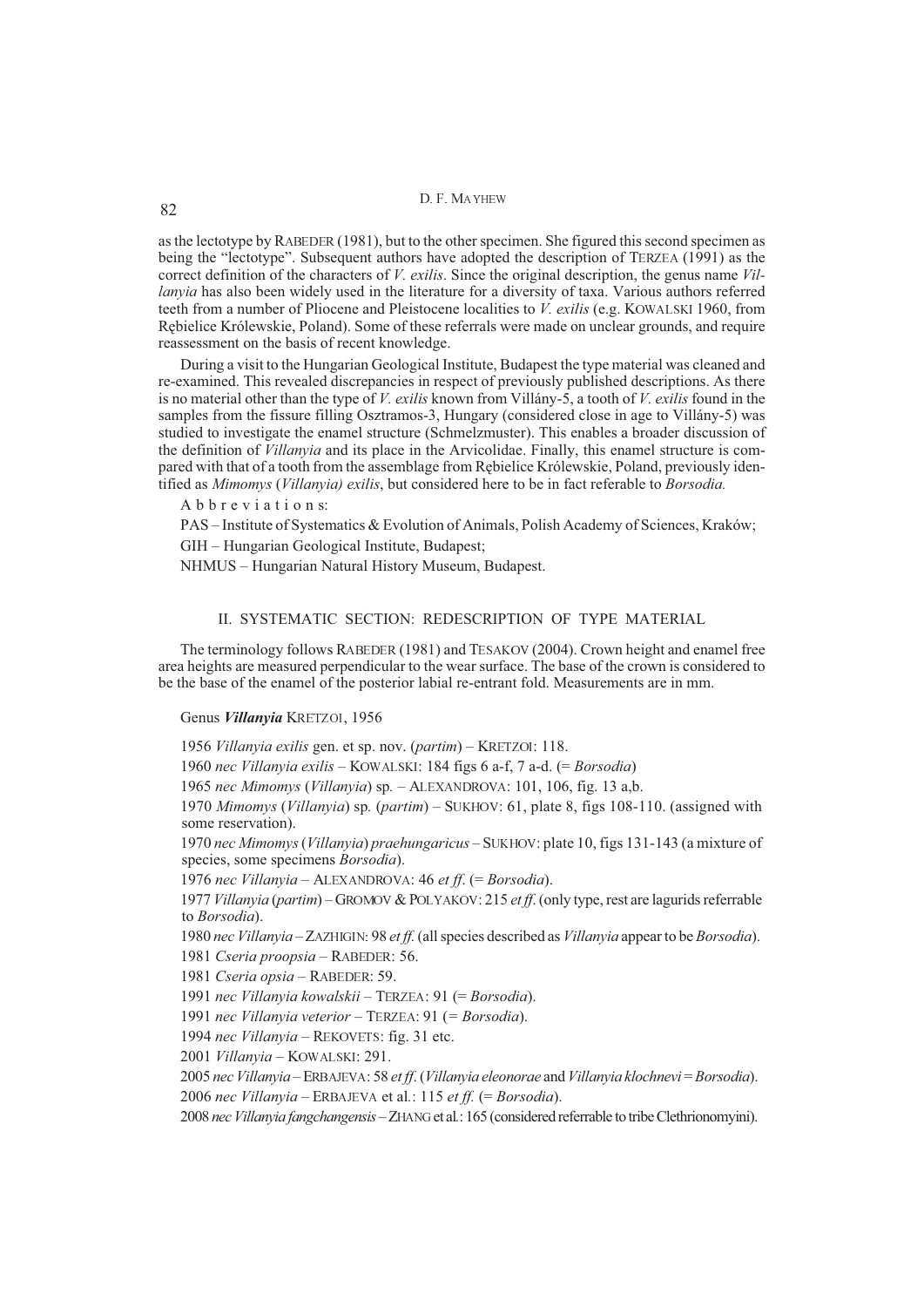*Villanyia exilis* KRETZOI, 1956

1956 *Villanyia exilis* – KRETZOI: 188 (*partim*).

1960 *nec Mimomys* (*Villanyia*) *exilis* – KOWALSKI: 184, figs 6 a-f, 7 a-d. (= *Borsodia*)*.*

1976 *nec Villanyia exilis* – ALEXANDROVA: 59 (= *Borsodia*).

1980 *nec Villanyia* (*Villanyia*) *exilis* – ZAZHIGIN: 103, pl. 18 figs 4-6 , pl. 20, figs 1-3.

1981 *nec Villanyia exilis* – RABEDER: 63, fig. 44/1 a,b. (= *Clethrionomys*).

1981 *Cseria ultima* – RABEDER: 63, fig. 44/2 a,b.

1983 *Villanyia exilis* – FEJFAR & HORÁÈEK: pl. X, fig. 1.

1986 *Mimomys exilis* – JÁNOSSY: 36.

1990 *Villanyia exilis* – MAUL: tab. 11.

1991 *Villanyia exilis* – TERZEA: 92.

1991 *Villanyia paraexilis* – TERZEA: 101.

1994 *Villanyia exilis* – SALA et al*.*: pl. I, figs 7-9.

1998 *Villanyia exilis* – NADACHOWSKI: tab. 1 etc. (Kamyk, Kadzielnia 1 (*partim*), Kielniki 3B).

2001 *Villanyia exilis* – KOWALSKI: 291.

2001 *Villanyia exilis* (*partim*) – REKOVETS and DEMA.

2004 *Villanyia exilis* (*partim*) – DEMA and REKOVETS.

2007 *Villanyia exilis* – MAUL and MARKOVA: section 3.16.

M a t e r i a l. Specimen GIH V-12702 Vt95 #2, m1 (dext.) from Villány-5.

F i g u r e s. Fig. 1 a-c.

M e a s u r e m e n t s. Crown height  $(CH) = 1.20$ ; Length of wear surface  $(L) = 2.13$ ; Width of wear surface (W) = 0.85; Anterosinuid (ASD) = 0.78; Hyposinuid (HSD) = 0.75; Hyposinulid  $(HSLD) = 0.35$ ; Hyposinuid/Hyposinulid index  $(HH$ -index) = 0.82; Relative anteroconid length  $(A/L) = 45\%$ .

D e s c r i p t i o n. This is a very small tooth, with a relatively low crown, and very low enamel free areas. The anterior loop is relatively long, corresponding precisely to KRETZOI's description "high" when viewed with the occlusal surface axis orientated vertically. There is a slight trace of a *Mimomys* ridge visible on the labial side, although this is not clearly to be seen in the occlusal view. The angles are rounded, the lingual re-entrant angles especially so. On the occlusal surface, T2 and T3 are very broadly confluent. They are separated from T1, which is confluent with the posterior loop. There is no trace of crown cement. The enamel is thick relative to the size of the tooth, and is similar in thickness on the anterior and posterior margins of the triangles. The posterior enamel is worn more, giving the impression of being thinner than the anterior enamel. However, as demonstrated in section III, it is actually thicker.

D i s c u s s i o n. This tooth is similar to the description and drawing of RABEDER (1981, p. 63, Abb. 44, fig. 2.), although slightly wider, and with T2 and T3 slightly more confluent. This tooth corresponds to the original type description of *V. exilis* by KRETZOI (1956) as already recognised by TERZEA (1991, p. 91, last paragraph) in her thorough description of *Villanyia* from the Betfia-XIII, Roumania, fissure deposit. The interpretation of this material is considered later in the general discussion.

RABEDER (1981, p. 63) selected this tooth as the holotype and only specimen of a new species *Cseria ultima*, in view of the similarity to other material assigned to *Cseria.* Later however, CARLS and RABEDER (1988, p. 213) withdrew this, stating: "the separation of the lectotype described as *Cseria ultima* RABEDER, 1981 does not seem to be justified". The name *Villanyia exilis* KRETZOI, 1956 has priority over *Cseria ultima* RABEDER, 1981.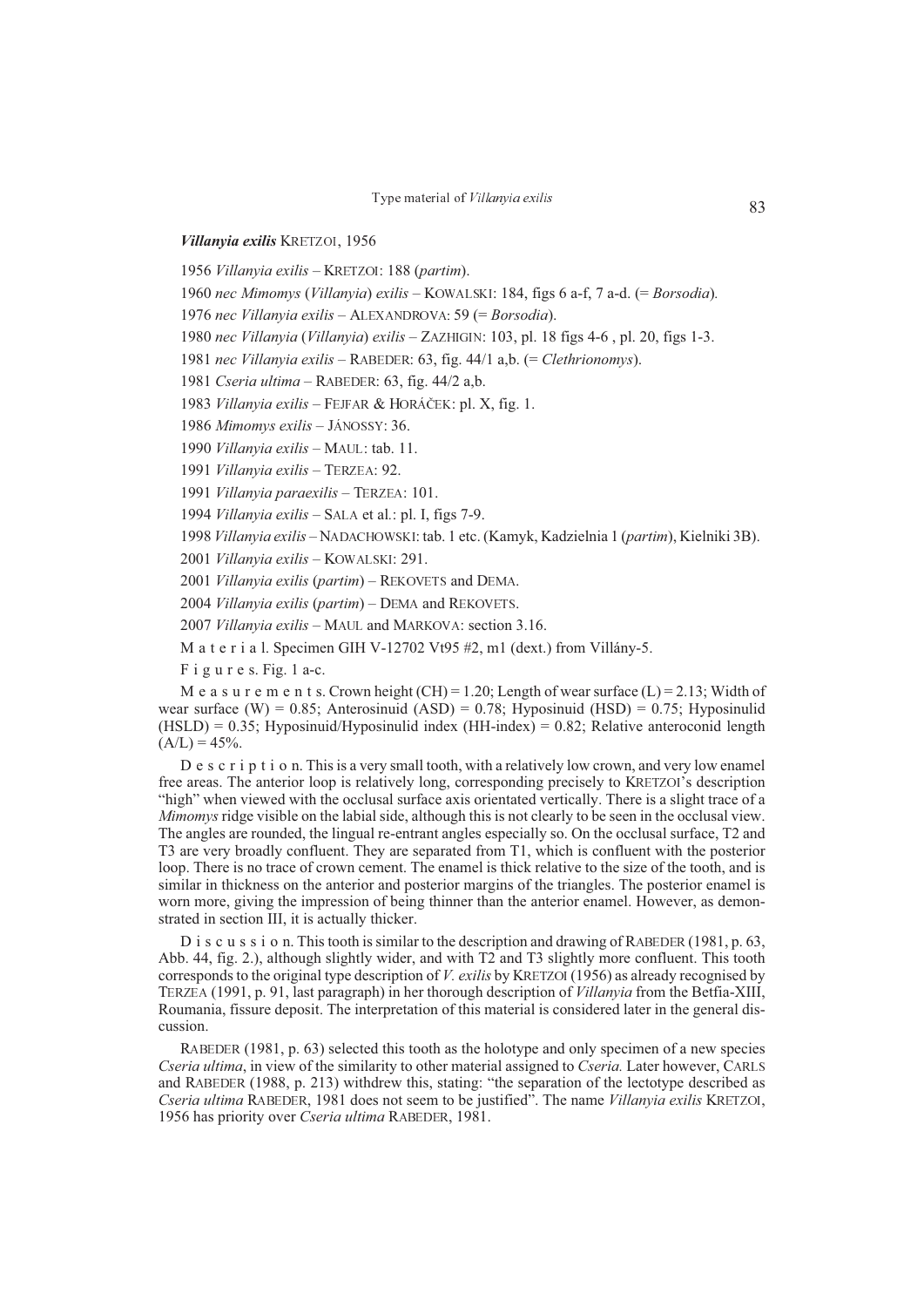## Genus *Clethrionomys* TILESIUS, 1850

Note: Current proposals (CARLETON et al. 2003; CARLETON and MUSSER 2005) would make *Clethrionomys* TILESIUS, 1850 a junior synonym of *Myodes* PALLAS, 1811. However, currently the genus name *Clethrionomys*is still in widespread use. As the present paper concerns *Villanyia,* in order not to confuse different nomenclature issues, *Clethrionomys* is used here on the understanding that revision to *Myodes* may be made in future.

## *Clethrionomys kretzoii* (KOWALSKI, 1958)

1958 *Dolomys kretzoii* – KOWALSKI: 27, fig. 15.

1981 *Villanyia exilis* – RABEDER: 63, fig. 1.

1981 *Clethrionomys kretzoii* – RABEDER: 257.

1988 *Clethrionomys kretzoii* – CARLS and RABEDER: 148.

1996 *Clethrionomys kretzoii* – TESAKOV: 542.

1998 *Clethrionomys kretzoii* – TESAKOV: 112.

M a t e r i a l. Specimen GIH V-12702 Vt95 #1 m1 (dext.) from Villány-5.

F i g u r e s. Fig. 1 d-f.

M e a s u r e m e n t s. Crown height (CH) = 2.83; Length of wear surface (L) = 2.10; Basal length (BL) = 2.25; Width of wear surface (W) = 0.76; Anterosinuid (ASD) = 2.35; Hyposinuid  $(HSD) = 2.15$ ; Hyposinulid  $(HSLD) = 2.41$ ; Relative anteroconid length  $(A/L)$  43%.

D e s c r i p t i o n. This is a relatively high crowned tooth. It is damaged, probably by digestion by a predator. The enamel crown is completely formed, roots are just beginning to form. The dentine triangles on the wear surface are broadly communicating. The enamel appears approximately equally thick on anterior and posterior sides of the triangles. The anteroconid has prominent external triangles, and a well defined, slightly angular, anterior loop. The BSA3 is directed backwards. The tips of BRA1 and BRA2 curve anteriorly.



Fig. 1. a-c - GIH V-12702 Vt95 # 2 lower right m1 Villanyia exilis KRETZOI, 1956; d-f - GIH V-12702 Vt95 #1: lower right m1 Clethrionomys kretzoii (KOWALSKI, 1958). Scale mark 1 mm.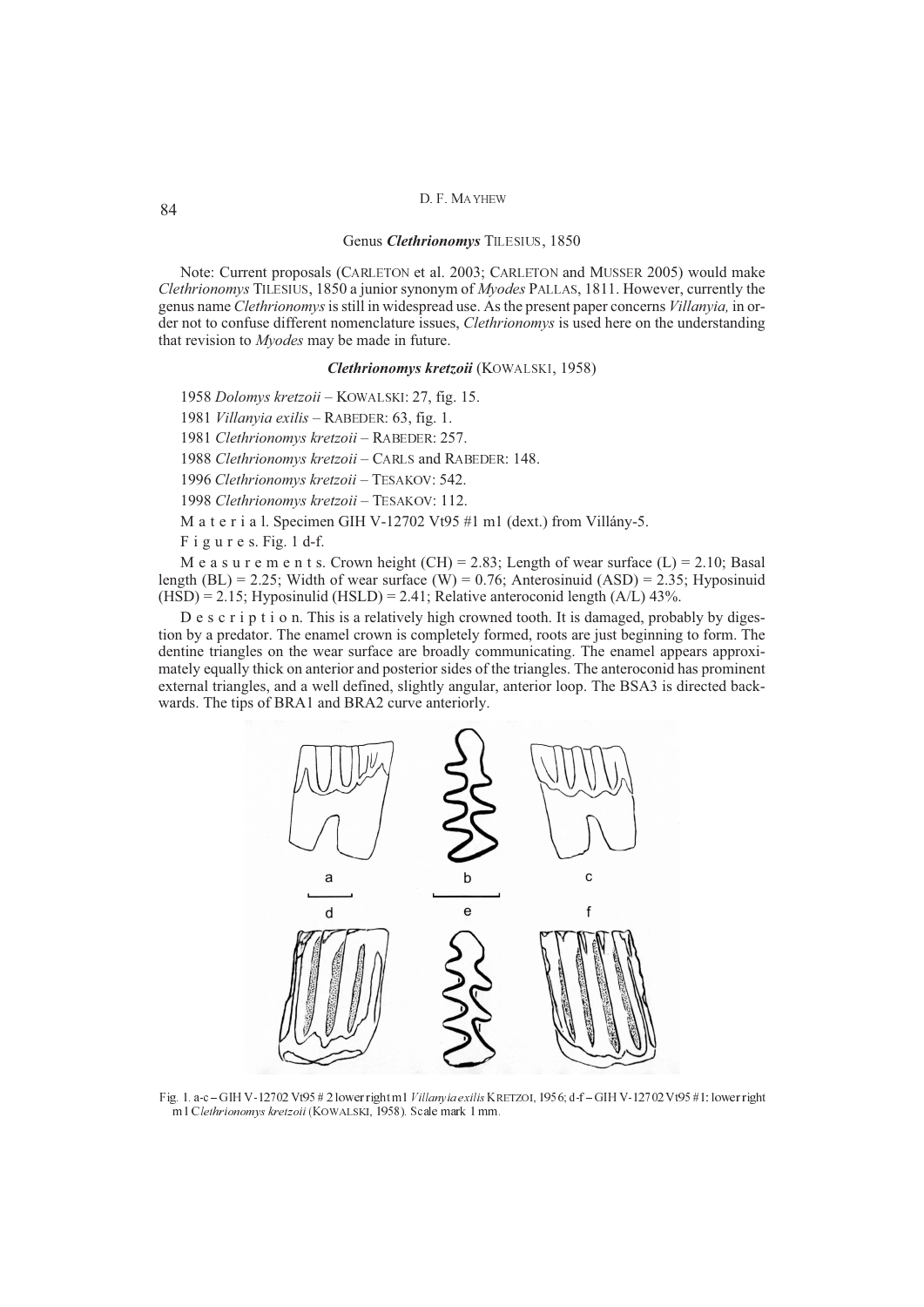Thorough cleaning of the tooth (removal of wax) and study under alcohol and acetone indicates that the anterior and posterior enamel free areas are high. The anterosinuid extends at least 2.35 mm but appears not to reach the wear surface. The hyposinuid is at least 2.15 mm high: the rest of the back of the tooth is damaged so the true height cannot be determined. The hyposinulid appears to be closed at a height of 2.41 mm. Crown cementum was visible in most of the re-entrants. These observations differ substantially from those of previous authors.

D i s c u s s i o n. This tooth was redescribed and first figured by RABEDER (1981, Abb. 44, fig. 1), who selected it as the lectotype of *V. exilis*. However, he recorded the enamel free areas as low, whereas they are high, and he found crown cement to be absent, whereas it is present. This changes the interpretation of the tooth. Furthermore, this tooth does not correspond well to the type description of KRETZOI (1956) *viz.* (translation from German original) "The characters of *Mimomys* and *Prometheomys* combined in a very small-sized type (m<sub>1</sub> – length 2.0-2.1 mm), with confluent prism pairs and wide rounded re-entrant angles behind the high *Mimomys* anterior loop (without fold or islet)". As is obvious from the illustrations given here, this description applies much more accurately to specimen Vt95#2.

The configuration of the tooth Vt95#1 is unusual and clearly it does not belong to the same taxon as Vt95#2. It has been attempted to locate similar teeth in the literature and in museum collections. The closest found have been *Ungaromys dehmi* CARLS & RABEDER, 1988 (observed in Osztramos-3 material, NHMUS collection) and "*Dolomys" kretzoii* KOWALSKI, 1958 (currently referred to *Clethrionomys* see below) from the type locality Kadzielnia, Poland (PAS collection, type and topotype material seen) and from Ozstramos-3 (NHMUS collection).

Compared with *U. dehmi* from Ozstramos-3, Vt95 #1 differs in having more rounded lingual re-entrant angles, and a larger more rounded and posteriorly directed BSA3. BRA 1 and BRA2 are more forwardly directed and crown cement is present (considered absent in *Ungaromys*). In lateral view the lower first molar of *U. dehmi* has a leading edge which is concave, whereas in Vt95#1 it is almost straight. In *U. dehmi* the enamel free areas (especially the hyposinulid) are lower than in  $Vt95#1$ 

*C. kretzoii* is abundant in the assemblage from Ozstramos-3. Vt95#1 falls within the range of size and morphology of this sample.

Compared with the type of "*Dolomys" kretzoii* from Kadzielnia, Vt95#1 differs in occlusal view in having a smaller, less rounded, anterior lobe. However, this may be at least partly due to damage and dissolution of enamel in Vt95 #1 at the top of the tooth, seen by the greater basal length. Further, the confluence between T1 and T2 is less in Vt95 #1 and between T2 and T3 greater in Vt95 #1. The overall configuration of re-entrant folds and salient angles (allowing for damage) is quite similar. The type material of *"Dolomys" kretzoii* consists of a fragmentary mandible with m1 and m2. The overall height of the enamel free areas of the m1 cannot be determined accurately. However, it appears that all do not reach the wear surface. Two isolated m1 provide information on the heights of the dentine tracts (Table I).

## Table I

| Specimen               | CН   |      | W    | <b>ASD</b> | <b>HSD</b> | <b>HSLD</b> | <b>RAL</b> |
|------------------------|------|------|------|------------|------------|-------------|------------|
| Type: PAS ISEZ MF/40/1 | 1.72 | 2.20 | 0.86 | 1 19       | 1.20       | $\pm 20$    | 48%        |
| NHMUS Kretzoi colln#1  | 2.94 | 2.05 | 0.91 | 2.21       | 2.22       | 2.13        | 49%        |
| NHMUS Kretzoi colln#2  | 2.36 | 2.27 | 0.94 | 1.81       | 2.05       | 67ء         | 47%        |

Measurements of "*Dolomys" kretzoii* KOWALSKI, 1958 from type locality Kadzielnia, Poland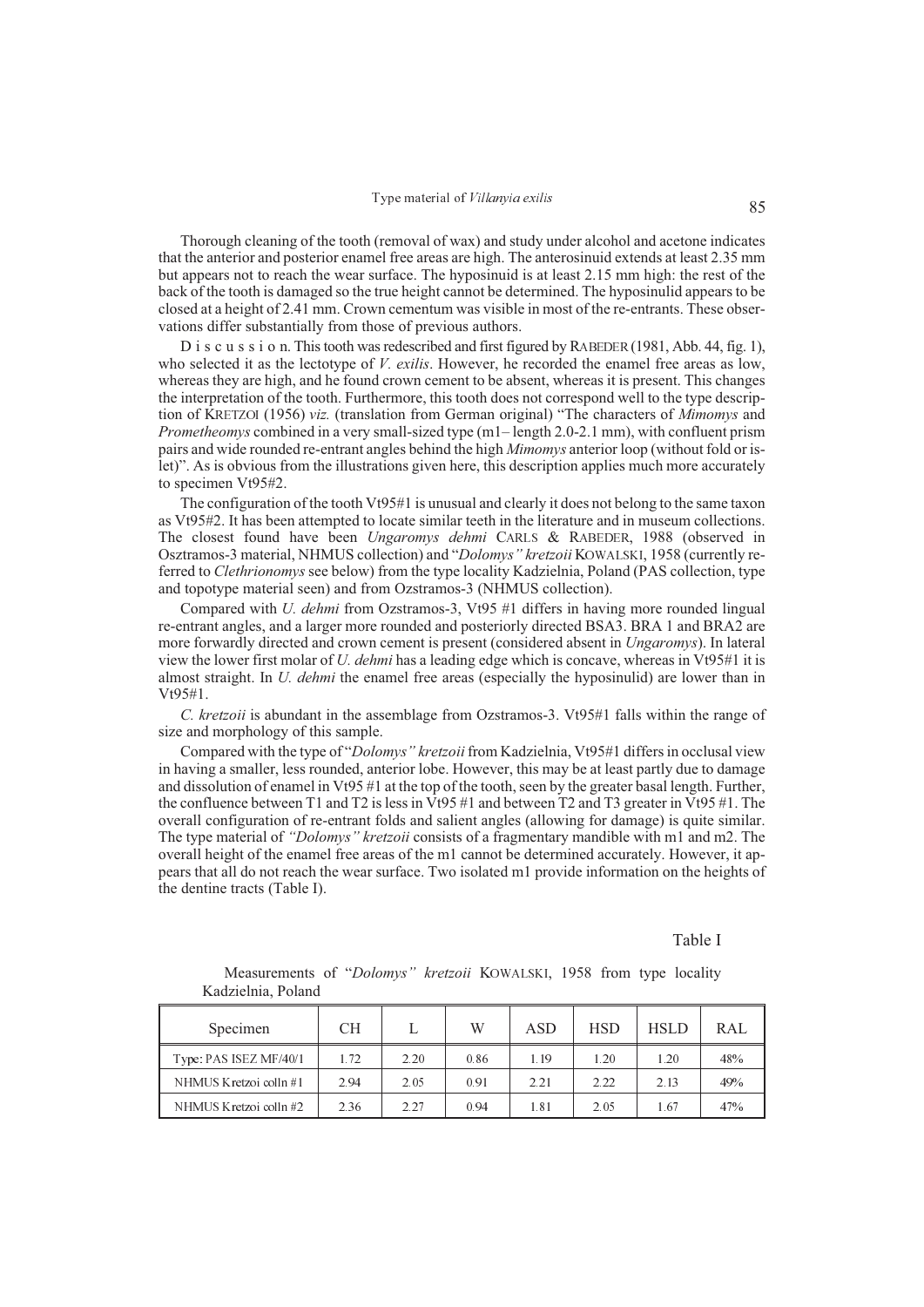The overall size of these teeth agrees with Vt95 #1, and the heights of the enamel free areas are slightly lower.

*"Dolomys" kretzoii* is currently considered to belong to the genus *Clethrionomys.* Abundant material referred to *C. kretzoii* has been described by CARLS and RABEDER(1988). The overall similarity in appearance of Vt95#1 to *Clethrionomys* has also previously independently been noted by TERZEA (1991, p. 91) and by TESAKOV (2004, p. 173). The new details observed, i.e. high enamel free areas, and presence of some crown cement, strongly support this allocation. The relatively confluent triangles and small amount of crown cement are characteristic of teeth of a young animal. Following the scheme of TESAKOV (1996) the tooth can be assigned to *C. kretzoii.*

However, it can be noted that from Villány-5, another *Clethrionomys* species (*C. solus* KRET-ZOI, 1956, later renamed *C. intrans* KRETZOI, 1958) is recorded. The type lower first molar of *C. solus* (GIH V12703 Vt96) is of different appearance to *C. kretzoii* from Kadzielnia. It has rounded, more typically *Clethrionomys*-like salient and re-entrant angles, and is larger. This might imply that either two species of *Clethrionomys* coexisted, or that the Villány-5 assemblage is heterogeneous in geological age, or that there is a high degree of variability in *C. kretzoii* (see CARLS and RABEDER 1988).

In view of the above information and conclusions about the type material of *V. exilis* KRETZOI, 1956, and as the proposals of RABEDER (1981) have not been followed by subsequent authors, an application has been made to the International Commission for Zoological Nomenclature to consider void taxonomic acts between the original publication and TERZEA (1991) in the interests of stability.

## III. FINE STRUCTURE ("SCHMELZMUSTER") OF THE ENAMEL OF *VILLANYIA EXILIS* FROM OSZTRAMOS-3, HUNGARY

VON KOENIGSWALD (1980, p. 60-61) described the enamel fine structure of three teeth said to belong to *Villanyia.* The first was of *V. steklovi* ZAZHIGIN, 1980 from Beteke, northern Kazahkstan. Currently this species is referred to the genus *Borsodia* (TESAKOV 2004). The second came according to the text description from Rêbielice, Poland (incorrectly labelled in the figure 62 as coming from Wê¿e, Poland). Following examination of the Rêbielice material, this is considered to belong to *Borsodia*. The third tooth was from Kizikha, Western Siberia, Russia, and is considered to be an advanced *Borsodia* species. Therefore it is concluded that the fine structure of the enamel of *V. exilis,* as defined here, has not been previously documented.

A lower first molar considered to belong to *V. exilis* was selected by the author for study by SEM from previously unidentified material from the locality Osztramos-3, Hungary (collection of Hungarian Natural History Museum, locality here considered to be somewhat older than Villány-5). The tooth was prepared according to the method of VON KOENIGSWALD (1980) using 2n HCL for 5 seconds to etch the enamel, and examined using the SEM facility of Naturalis, Leiden. The enamel pattern studied was approximately 1.5 mm above the crown base. The description below follows the terminology of VON KOENIGSWALD (1980, 1997).

The enamel pattern of *V. exilis* (see Fig. 2) appears relatively simple, lacking the very clear differentiation of enamel types usually seen in Gelasian and Early Pleistocene *Mimomys* or *Borsodia* species. In occlusal section mainly radial enamel is to be seen. There are very small patches of discrete lamellar enamel (= uniserial Hunter-Schreger bands, HSB) in the salient angles (Fig. 2B, 2E). On the lingual side, the anterior enamel of the triangles and posterior loop ("leading edge") consists of two layers of radial enamel: an external layer and an internal layer in which the prisms are orientated more obliquely (ca. 45 degrees) to the surface with little interprismatic substance (Fig. 2C). The anterior enamel of the buccal part of the posterior loop and T2 consists of a single layer of radial enamel in which the great majority of the crystallites are orientated perpendicularly to the occlusal plane with little interprismatic substance. The rear margin of the posterior loop appears to consist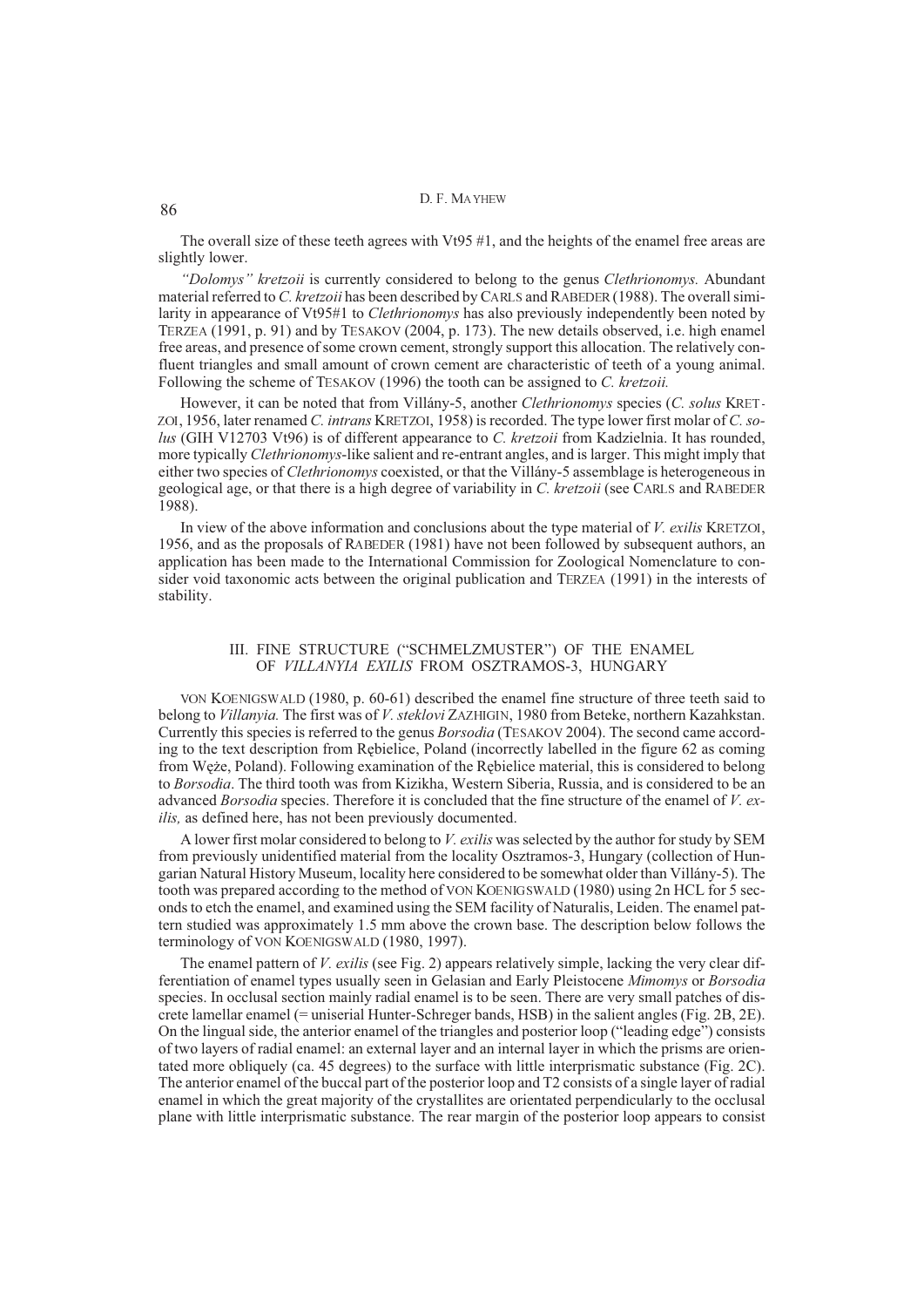Type material of *Villanyia exilis* 87



Fig. 2. Enamel fine structure of Villanyia exilis from Osztramoz-3, Hungary. Material: lower m1, NHMUS Budapest. A whole tooth in cross section approximately 1.5 mm above crown base: the enamel consists almost entirely of various layers of radial enamel;  $B$  – second lingual salient angle demonstrating enamel thicker on the posterior margin;  $C$  – enlargement of radial enamel on anterior face of second lingual salient angle; D – enlargement of radial enamel on the posterior face of the second lingual salient angle;  $E -$  posterior loop with radial enamel and very limited development of lamellar enamel at the salient angle;  $F$  – enlargement of enamel of posterior loop to show concentric layers of radial enamel. (SEM Naturalis, Leiden).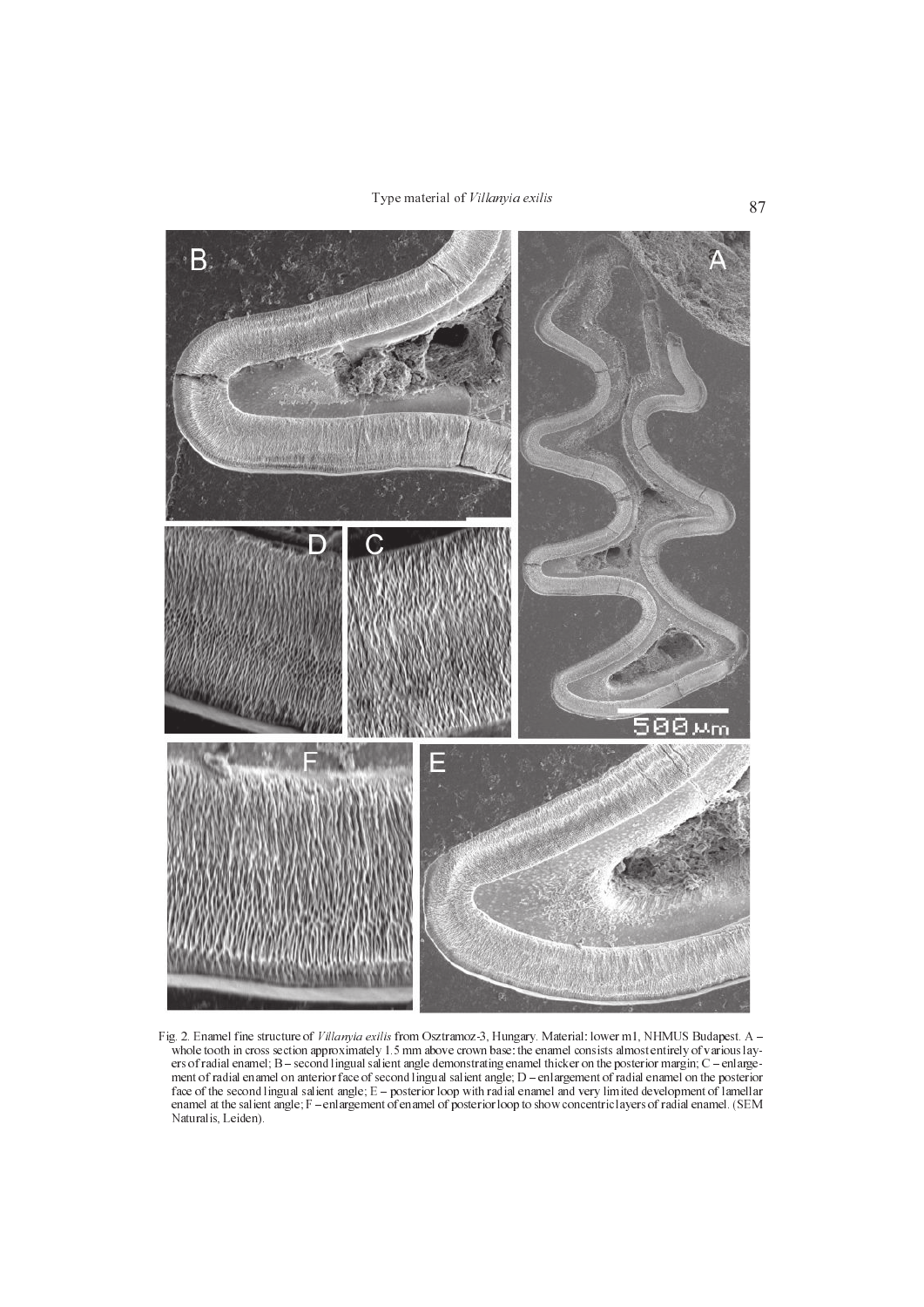only of radial enamel. The rear margins ("trailing edge") of the lingual triangles consist of radial enamel orientated into concentric layers by small changes in the direction of the crystallites. The rear margin of the buccal salients consists of radial enamel with towards the rear side a small area of change in orientation of the crystallites which, although very limited in extent, could be possibly considered primitive tangential enamel.

The ground section as used for the SEM photographs (Fig. 2A) shows that the enamel is slightly differentiated, with the posterior enamel of T1, T2 and T3 being about 10% thicker than the anterior. This result is of interest, because photographs of the wear surface of the same tooth before preparation gave the appearance of the enamel being slightly thicker on the anterior margins of the triangles. It suggests that only preparation of ground sections allows objective comparisons of this feature in arvicolids. The small degree of differentiation observed, and the simplicity of the enamel structure, is in accordance with previous descriptions (e.g. TERZEA 1991) considering the enamel undifferentiated.

The relatively simple pattern described here separates *V. exilis* from most other arvicolids dating from the Late Villanyian/Early Biharian, which have by then acquired more diverse enamel configurations including clear tangential and lamellar enamel on the leading and trailing faces of the triangles. Broadly similar simple enamel configurations have been described by VON KOENIGSWALD (1980) in primitive arvicolids including *Ungaromys*, *Stachomys*, *Ellobius* and particularly *Prometheomys.* Particularly interesting is the lack of tangential enamel in *V. exilis* except possibly for small areas on the buccal salients.

A photograph of a similar enamel pattern in a tooth from Stranzendorf-F, Austria, was described under the name *Cseria opsia* by RABEDER (1981, pl. 10, fig. 4). This has radial enamel, with no tangential enamel, and only small areas of lamellar enamel. It appears to differ from the m1 of *V. exilis* from Osztramos-3 in that the enamel is shown as much thicker on the leading edge, but this is due mainly to the image concerning the BSA1 of the upper M2, where the relative thickness is atypical (RABEDER, pers. comm.) The definition of the species *C. opsia* (RABEDER 1981, p. 59) states "enamel not or only weakly differentiated". TESAKOV (2004) proposed that the species *Cseria opsia* and *Cseria proopsia* may belong instead to the genus *Villanyia.* The study of RABEDER (1981) and examination of the original material from Stranzendorf, Austria, on which the taxa *Cseria opsia* and *Cseria proopsia* were based support this. Therefore they are provisionally included in the synonymy of *Villanyia* given in section II.

# IV. FINE STRUCTURE ("SCHMELZMUSTER") OF THE ENAMEL OF "*MIMOMYS* (*VILLANYIA*) *EXILIS*" FROM RÊBIELICE (= *BORSODIA***)**

A lower first molar from the assemblage from Rêbielice (collection PAS) originally referred to *Mimomys* (*Villanyia*) *exilis* by KOWALSKI (1960) has been examined. The enamel pattern (Fig. 3) consists largely of radial enamel. Discrete lamellar enamel extends around the salient angles as a layer between inner and outer radial enamel and extends some way along the anterior enamel. Significant areas of incipient tangential enamel occur at the back of the posterior loop and on the rear margins of the lingual triangles and the lingual side of the anterior loop. In this lower first molar the enamel is 5-10% thicker on the anterior margins of the triangles. This description is in accordance with that of VON KOENIGSWALD (1980 p. 60-61, fig. 62, under the name "*V. exilis*"), and is considered here to document a very early stage of evolution of the genus *Borsodia*. Similar material has been described from Ripa Skortselskaya as *Borsodia* cf. *steklovi* (ZAZHIGIN, 1980) by TESAKOV (2004)*.* As noted above, the enamel differentiation in *Villanyia exilis* is also rather small, but in the opposite sense.

The material from Deutsch Altenburg described by RABEDER (1981) under the name *Cseria carnuntina* appears very similar to *Borsodia* from Rêbielice. The relationship between *Borsodia* from Rêbielice and *V. exilis* requires further clarification.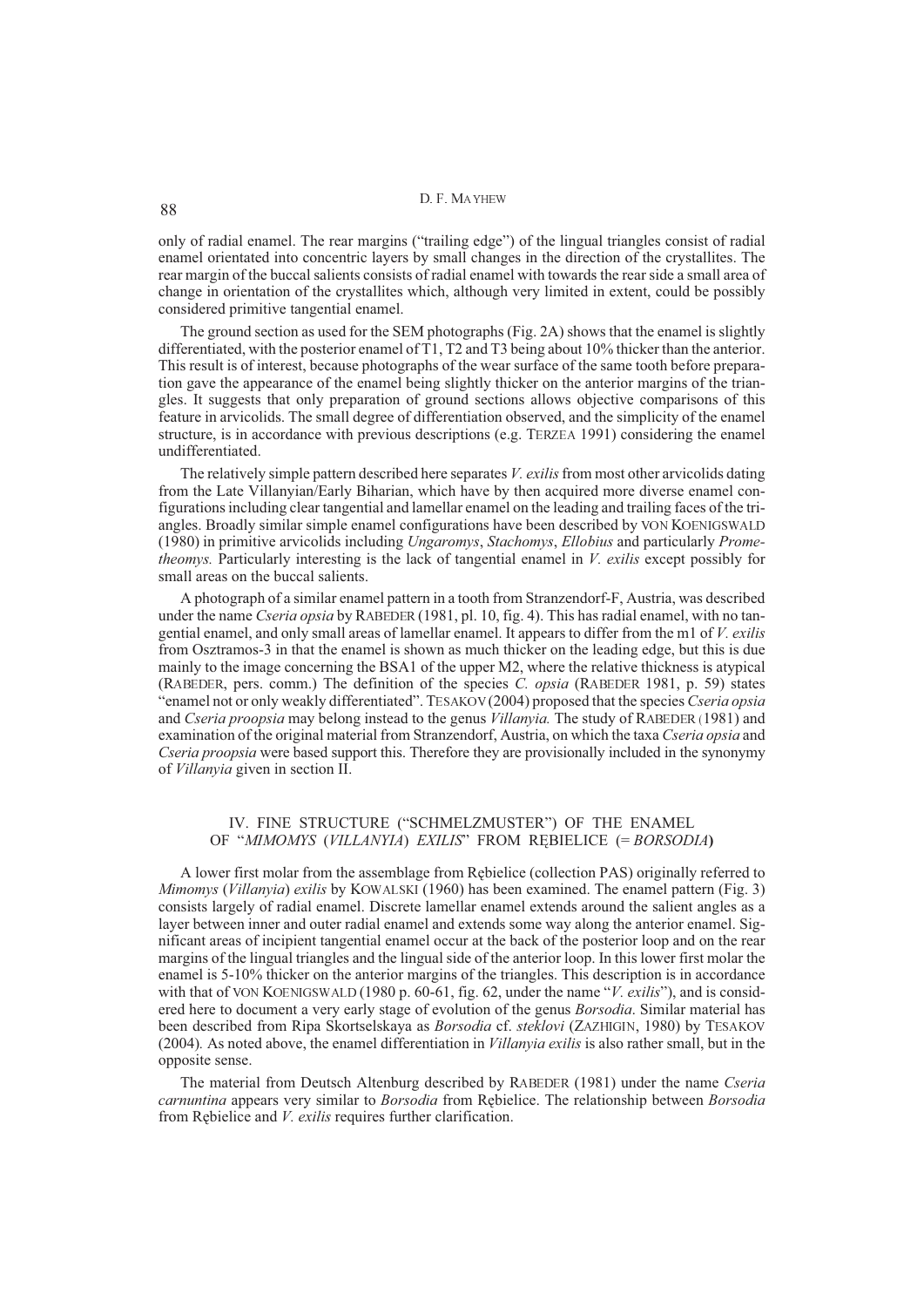

Fig. 3. The enamel fine structure of Borsodia from Rêbielice Królewskie 1, Poland (previously known under Mimomys(Villanyia) exilis). Material: lower m1, PAS Kraków. A  $-$  whole tooth in cross section ca 1.5 mm above crown base: the enamel consist mainly of radial enamel with weak development of primitive tangential enamel on the posterior margins of the lingual salients and the posterior loop, and some lamellar enamel at the salients and anterior margins;  $B$  – second lingual salient angle demonstrating unequal (reverse differentiated) enamel thickness; C enlargement of posterior enamel of second lingual salient, consisting of an internal layer of radial enamel and an external layer of primitive tangential enamel;  $D$  – enlargement of anterior enamel on second salient angle consisting of radial enamel;  $E$  – posterior loop with weak development of lamellar enamel at the salient angle and primitive tangential enamel on the posterior side;  $F - e n$ largement of posterior loop rear enamel demonstrating an internal layer of radial enamel and an external layer of primitive tangential enamel. (SEM Naturalis, Leiden).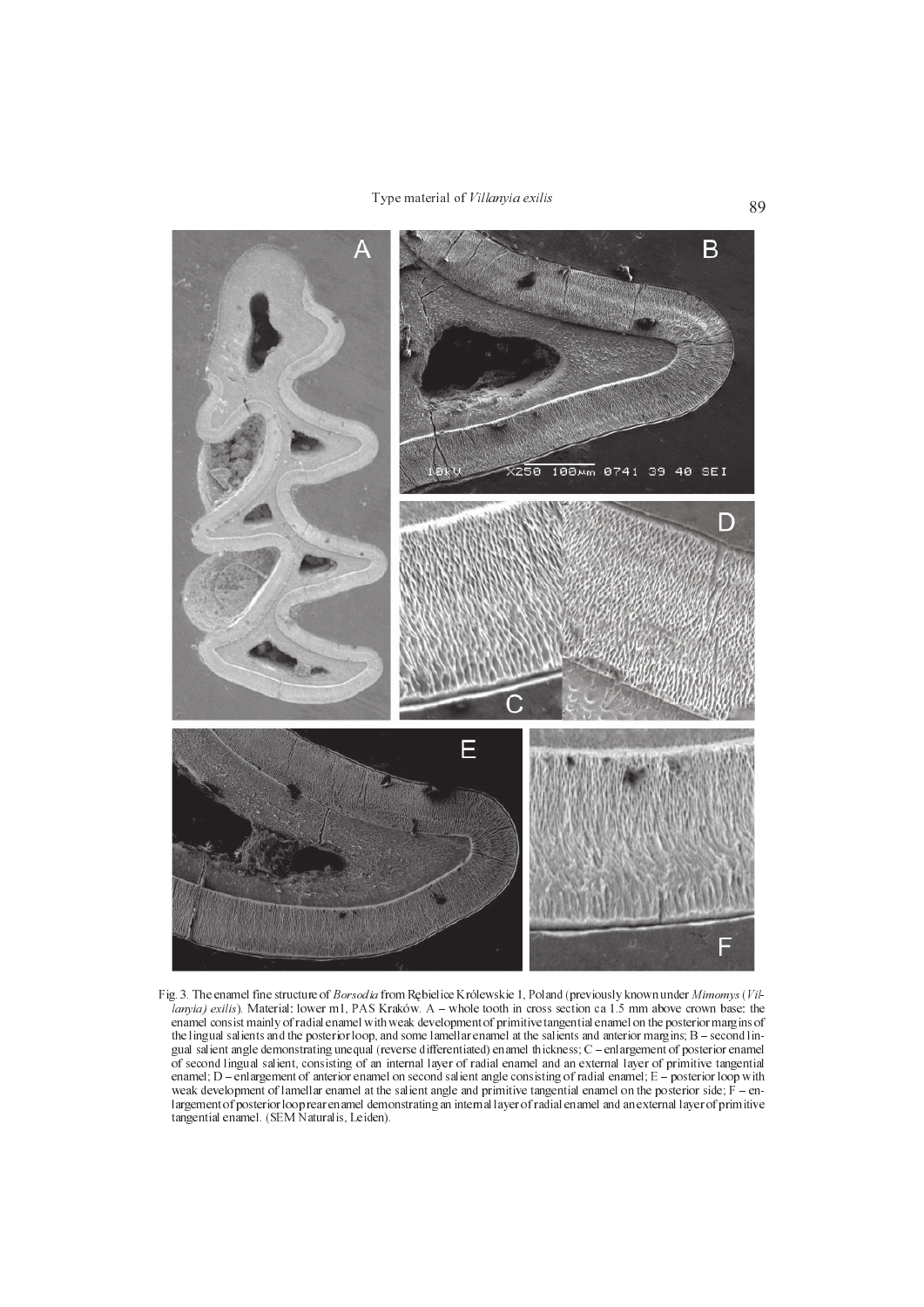## V. GENERAL DISCUSSION

Since the original brief description, lacking an illustration and type designation, there has been unclarity about the definition and the affinities of *V. exilis*. Assemblages found at various localities particularly in the Eastern European countries have been described in the literature as containing various species of the genus *Villanyia*: e.g. by KOWALSKI (1960, material from Rêbielice identified as *Mimomys* (*Villanyia*) *exilis* followed by e.g. ALEXANDROVA (1965), SUKHOV (1970), GROMOV and POLYAKOV (1977), ZAZHIGIN (1980), TERZEA (1991), REKOVETS (1994), REKOVETS and DEMA (2001) and ERBAJEVA (2005). This approach was also followed by ZHANG et al. (2008). However, in view of the new information presented here concerning the genotype material, much of the material called *Villanyia* in these publications seems better separated into the extinct lagurine vole genus *Borsodia* (JÁNOSSY & VAN DER MEULEN, 1975).

Several publications have described material which appears to be the same taxon as the tooth (VT95#2) taken here to represent *V. exilis*. For example, FEJFAR and HORÁÈEK (1983, pl. X, fig. 1) illustrated a lower first molar from Vèelare 3, Slovakia. SALA et al. (1994) illustrate specimens from the fissure filling of Rivoli Veronese, Italy. *V. exilis* is also recorded from Kadzielnia and Kamyk, Poland (NADACHOWSKI 1998): examination of this material confirms that teeth in approximately the same stage of wear are very similar in morphology to VT95#2. Further, *V. exilis* has been described from level 11d of Kozarnika Cave, Bulgaria (POPOV & MARINSKA 2007). From Hungary, as well as the single tooth from Villány-5, *V. exilis* is recorded (JÁNOSSY 1986) as present in the assemblage from Osztramos-3 (collection NHMUS Budapest): further material from this locality including a maxilla and several mandibles was determined recently by the author whilst in Budapest.

The publication of TERZEA (1991) on *Villanyia* from Betfia-XIII describes to modern standards relatively abundant material which clearly belongs to the same species as Vt 95#2*.* All the teeth in the dentition are described, so her work is the best reference point for *V. exilis:* however, the conclusions require some comments. TERZEA (1991) separated *V. exilis*from Betfia-XIII as a distinct temporal subspecies, *V. exilis crisiensis,* said to be more primitive than *V. exilis exilis* from Villány-5. However, in a following paper (TERZEA 1996) it was suggested that the fauna of Villány-5 was not later, but earlier, than Betfia-XIII. Therefore separation into (temporal) subspecies is here regarded as abandoned. Fig. 3 C of TERZEA (1991) is stated to be the lectotype of *V. exilis* ("d'apres RABE-DER, 1981, fig. 44/2"). However, this drawing is actually RABEDER's type of *Cseria ultima*, and the figure legend can be understood only in relation to the comments of TERZEA (1991 p. 91, last paragraph) concerning change of lectotype.

TERZEA (1991) also described the new species *V. paraexilis* from Betfia-XIII, the new species *V. kowalskii* from Rêbielice Królewskie and proposed to use the name *V. veterior* KRETZOI, 1969 for a second supposed species from this locality. The lectotypes from Rêbielice were designated by reference to figures from KOWALSKI (1960). According to her analysis of *Villanyia* there were two parallel lineages through the Late Pliocene and Early Pleistocene, an idea suggested originally by KOWALSKI (1960) in view of observed variability. The lineage *V. kowalskii-V. paraexilis* was supposed to be more primitive, and the other *V. veterior-V. exilis* was supposed to be more progressive.

Now *V. exilis crisiensis* from Betfia-XIII is described as lacking a *Mimomys* fold on the anterior loop of the lower m1, whereas in *V. paraexilis* also from Betfia-XIII this fold is supposed to be present. However, on VT95#2 *V. exilis* from Villány-5, there is actually a slight indication of the *Mimomys* fold on the side of the tooth, i.e. it is not absent. Therefore it is considered more probable that the presence or absence of a *Mimomys*fold, or its persistence in the crown, is not a sufficient character to justify recognising two coexistent species of *Villanyia.* A similar situation is known from the large *Mimomys*from West Runton, UK, split by HINTON (1926) into *M. majori*, *M. intermedius,* and *M. savini* using a similar approach, but currently treated by most workers as a single species with variability in this character. *V. paraexilis* TERZEA, 1991 is therefore considered a junior synonym of *V. exilis* KRETZOI, 1956.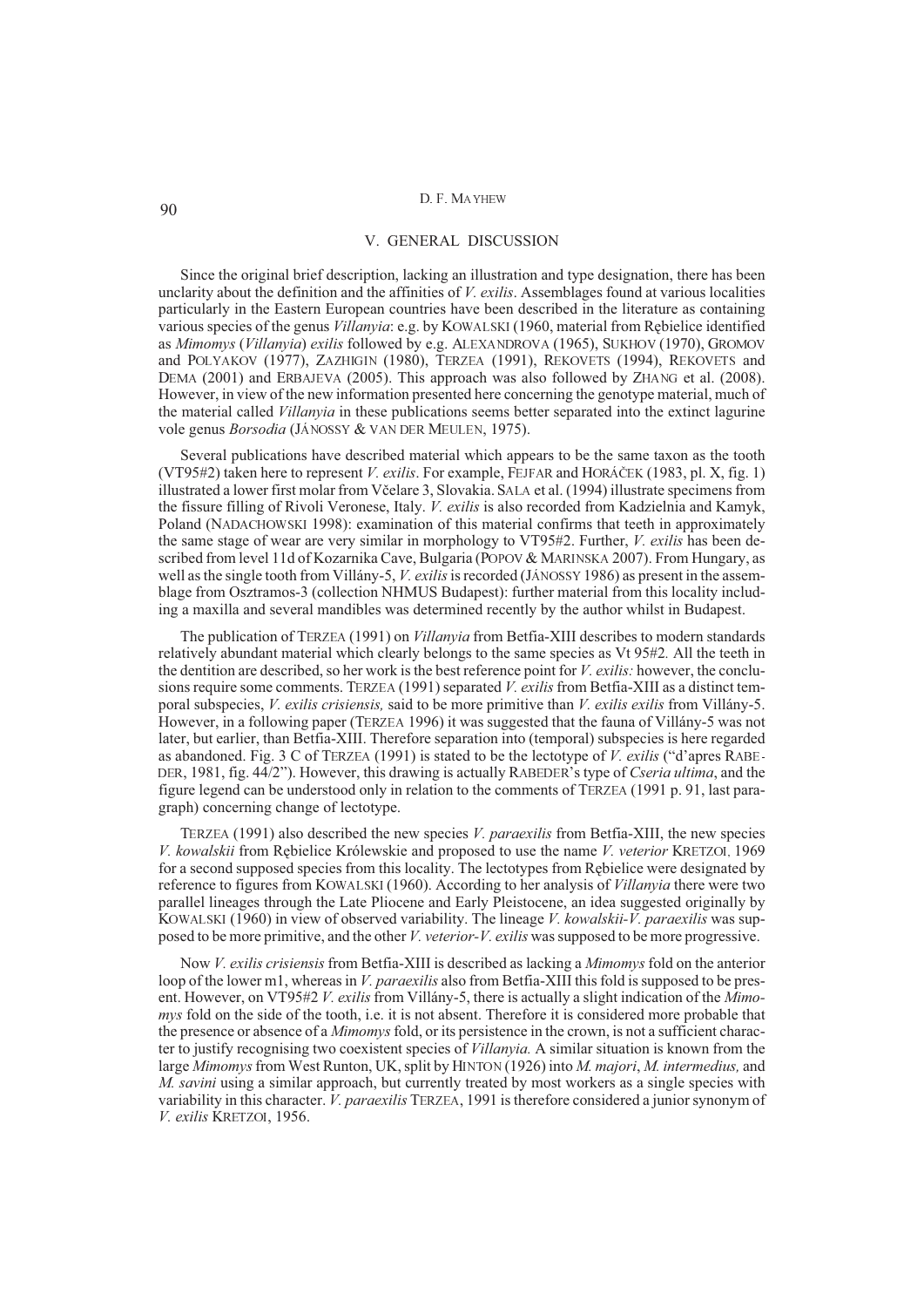# Type material of *Villanyia exilis* 91

Examination of the original material from Rêbielice assigned to *Mimomys* (*Villanyia*) *exilis* by KOWALSKI (1960) (and to *V. kowalskii* and *V. veterior* by TERZEA 1991), as well as further material from this locality (PAS collection), indicates high variability in respect of the *Mimomys* ridge and configuration of the anterior loop. These teeth are of small size and have enamel thicker on the leading edges, apparently not noticed by previous authors. The dentine of the triangles of the m1 is hardly confluent even in worn teeth. The enamel free areas are very low. The angles are pointed. There is no crown cement. It is considered probable that these teeth represent a very early stage in the evolution of *Borsodia,* similar to *Borsodia* cf. *steklovi* (ZAZHIGIN, 1980) from Ripa Skortselskaya as described in TESAKOV (2004). In particular the upper first molars demonstrate a typical *Borsodia* morphology. This may imply that the locality Rebielice 1 is somewhat older than previously realised. However, further work is needed to clarify this, and indeed how many different taxa are present in the fauna.

The very limited material from Kadzielnia (PAS collection) previously considered to belong to *Villanyia* includes teeth with closed dentine fields, resembling *Borsodia*, as well as other teeth with confluent dentine fields and apparently undifferentiated enamel which resemble *V. exilis*. The material appears to be heterogeneous.

A single worn tooth from Kamyk (PAS collection) has confluent dentine fields and an enamel configuration as in *V. exilis*. The material described from Betfia-XIII (TERZEA 1991) is indistinguishable from that seen by the author from Osztramos-3.

From Russia, the genus *Villanyia* (as defined here) is known from the Urals (unpublished, TESAKOV, pers. comm.). Some teeth described as *Villanyia* from Akkulaevo (SUKHOV 1970, tab. 8, figs. 108-110) and from Simbugino (SUKHOV 1977, tab. 51, figs. 11,12) appear to be attributable to this genus. TESAKOV (2004) lists these occurrences under the name *V. veterior,* and records early *Borsodia* species from the same deposits.

Recently the genus name *Villanyia* has been used broadly to include the subgenera *Villanyia, Borsodia*, *Cseria*, *Kulundomys* and *Shamaromys* covering several lines of arvicolid evolution (REK-OVETS & DEMA 2001; DEMA & REKOVETS 2004). This proposal seems to extend the definition of *Villanyia* (a genus based on a late Early Pleistocene single tooth, of unusually simple structure) too widely in morphology and time. Synapomorphies uniting these five diverse subgenera are not obvious, and the heterogeneity of the type material of *V. exilis* as demonstrated here was apparently not recognised.

A similar broad view of the genus *Villanyia* has been proposed in a redefinition by ZHANG et al. (2008), but this was not based on direct observation of the genotype material or reference to the important work of TERZEA (1991). Their new species *Villanyia fanchangensis*is considered on the basis of their illustrations to be probably referable to the clade of Clethrionomine voles. The mandible of "*V. fanchangensis*" differs markedly from that of *V. exilis* from Ozstramos-3 (pers. obs.).

The origin and relationships of "*V. exilis"* have been debated in the literature, but this discussion has frequently been based on other fossil assemblages which are considered here to belong to the extinct lagurid vole genus *Borsodia*. The dentition of *V. exilis* from Villány-5, Osztramos-3 and Betfia XIII is relatively low crowned and primitive, with confluences in the dentine fields and simple enamel structure. It has therefore been thought to be a burrowing species, possibly related to recent genera *Ellobius*, *Prometheomys* or *Hyperacrius.* RABEDER (1981) and CARLS and RABEDER (1988) suggested a relationship with *Cseria* and/or *Ungaromys.* As conceived here, *Villanyia* is distinct in morphology from *Borsodia*, and restricted to a single lineage commencing in the Early Villanyian and most prominently represented in East European faunas of the later part of the Villanyian and earliest Biharian. The distribution of this form appears to have been restricted mainly to East Europe. It was of small size, and possibly of burrowing habit. The earliest representatives appear to be from Simbugino, and the latest occurrence at Kamyk.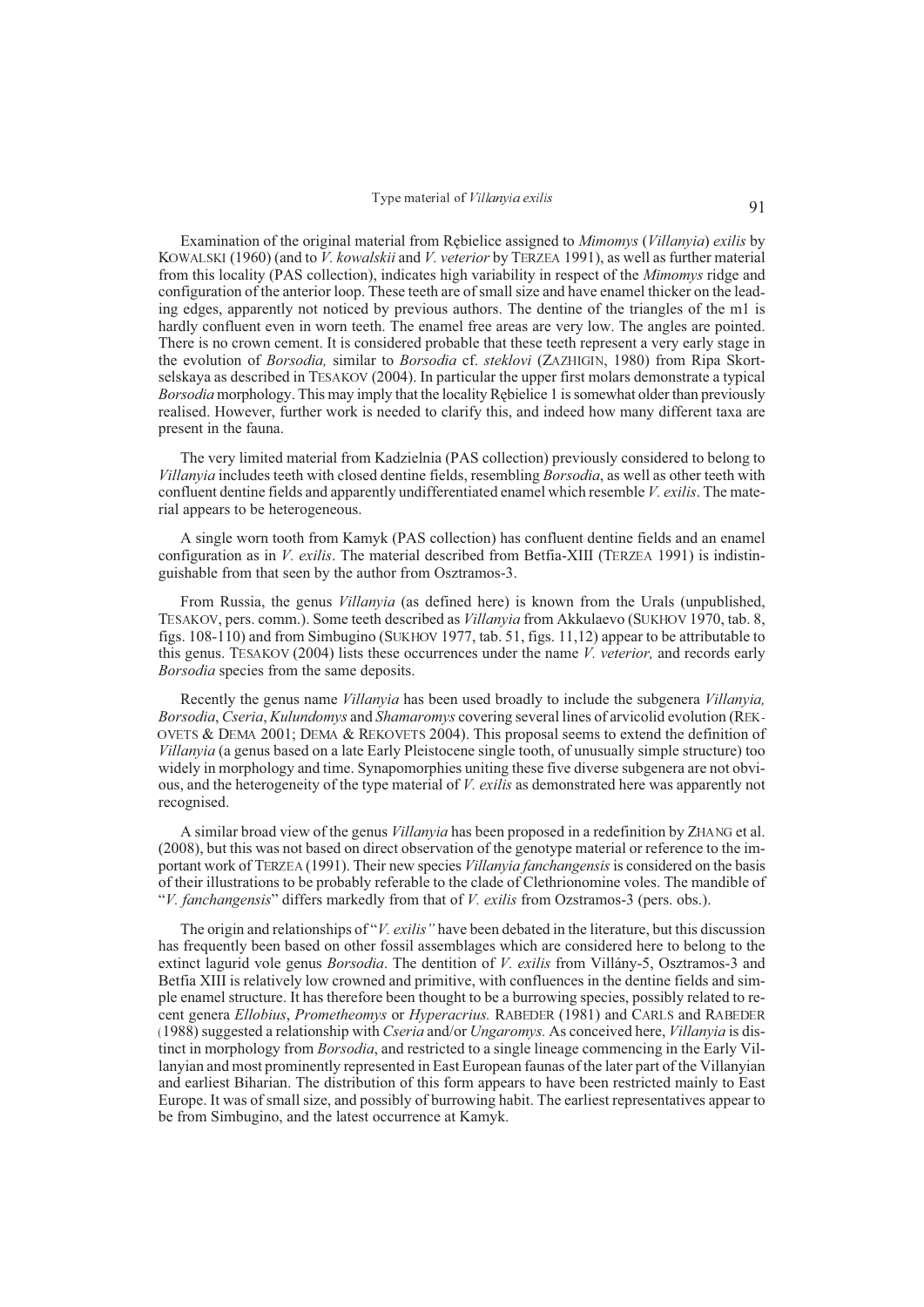#### VI. CONCLUSIONS

It is proposed that, of the original 2 types, Specimen #2 is considered the genotype and type of *V. exilis* KRETZOI, 1956, and specimen #1 is identified as *C. kretzoii* (KOWALSKI, 1958). It is proposed that taxonomic acts subsequent to the original publication and prior to TERZEA (1991) are discarded in the interests of stability. A proposal to this effect is submitted to the International Commission on Zoological Nomenclature.

Much of the material previously identified in the literature as *Villanyia* is considered to belong to other taxa, notably *Borsodia*. It is proposed that the genus *Villanyia* should be restricted to the later part of an isolated lineage which evolved rather little during the Late Pliocene and Early Pleistocene.

The enamel structure of *V. exilis,* described here for the first time on the basis of a tooth from Osztramos-3, Hungary, consists largely of radial enamel, with very little tangential or lamellar enamel. This is the primitive arvicolid condition, although secondary simplification cannot be ruled out. This enamel pattern differs substantially from that of a tooth from Rêbielice, Poland, from the assemblage described as *Mimomys* (*Villanyia*) *exilis* by KOWALSKI (1960), and here referred to *Borsodia* sp.

A c k n o w l e d g e m e n t s. I thank Prof. Laszlo KORDOS (Hungarian Geological Institute, Budapest) and Prof. Adam NADACHOWSKI (Polish Academy of Sciences, Kraków) for access to collections in their care, hospitality, and essential discussions. I am grateful to Dr. Mihaly GASPARIK and the management of the Hungarian National Natural History Museum for hosting my visits and providing material for analysis. Part of this work was supported by a travel grant under the EEC Synthesys program. SEM facilities were provided by Naturalis, Leiden. I thank Dr. Alexey TESAKOV (Geological Institute, Academy of Sciences, Moscow) for generously providing additional information and for discussions, Dr. Lutz MAUL for valuable comments on the manuscript, and Dr. Lars VAN DEN HOEK OSTENDE (Naturalis, Leiden), Dr. Federica MARCOLINI (University of Rome) and Dr. Francien DIELEMAN for assistance and advice.

## REFERENCES

- ALEXANDROVA L. P. 1965. Iskopaemye polevki (Rodentia, Microtinae) iz eopleistotsena iuzhnoi Moldavii i iugo-zapadnoi Ukrainy [Fossil Eopleistocene Voles (Rodentia, Microtinae) of Southern Moldavia and South-western Ukraine]. [In:] INQUA Congress - Stratigraphic Value of Anthropogene Faunas of small mammals. Geological Institute, Academy of Sciences USSR, Moscow, pp. 98-110. (In Russian).
- ALEXANDROVA L. P. 1976. Gryzuny antropogena evropeiskoï chasti SSSR [Rodents of the Anthropogene of the European Part of the USSR]. Transactions of the Geological Institute, Academy of Sciences of USSR, **29**: 1-98. (In Russian).
- CARLETON M. D., MUSSER G. G. 2005. Subfamily Arvicolinae. [In:] D. E. WILSON, D. M. REEDER (eds) Mammal Species of the World (third edition). Vol. 2. Johns Hopkins University Press, Baltimore, pp. 956-1039.
- CARLETON M. D., MUSSER G. G., PAVLINOV L. Ya. 2003. Myodes PALLAS, 1811, is the valid name for the genus of red-backed voles. [In:] A. AVERIANOV, N. ABRAMSON (eds) Proceedings, International Conference Systematics, Phylogeny and Paleontology of small mammals. Zoological Institute, Russian Academy of Sciences, Moscow, pp. 96-98.
- CARLS N., RABEDER G. 1988. Die Arvicoliden (Rodentia, Mammalia) aus dem Ältest-Pleistozän von Schernfeld (Bayern). Beiträge zur Paläontologie von Österreich, **14**: 123-237.
- DEMA L., REKOVETS L. 2004. Morfosistematichni osnovi evoliutsi rodu Villanyia (Arvicolidae, Rodentia) [Morphosystematic fundamentals of evolution in the genus Villanvia (Arvicolidae, Rodentia)]. Visnyk L'viv Univ. Biol. Series, **38**: 152-156. (In Ukrainian).
- ERBAJEVA M. A. 2005. Vimershie polevki Zabaikaliya i severnogo Kitaya (Arvicolinae, Rodentia). [Fossil voles of Transbaikal and Northern China]. Proceedings, Zoological Institute St. Petersburg, **306**: 55-71. (In Russian).
- ERBAJEVA M. A., ALEXEEVA N., KHENZYKHENOVA F. 2006. Review of the Pliocene-Pleistocene arvicolids of the Baikalian region. Palaeontographica Abt. A, **278**: 113-123.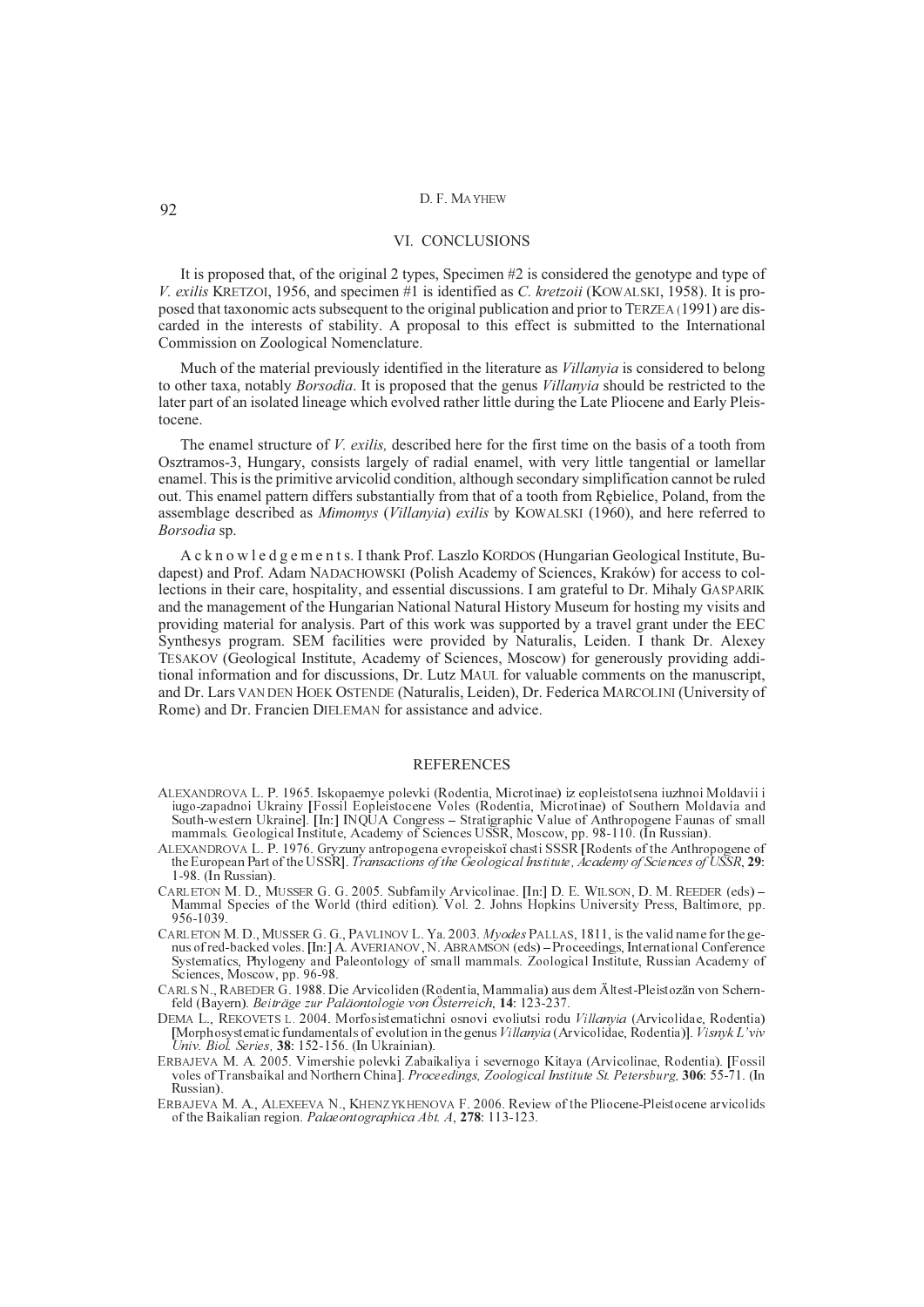- FEJFAR O., HORÁÈEK I. 1983. Zur Entwicklung der Kleinsäugerfaunen im Villányium und Alt-Biharium auf dem Gebiet der ÈSSR. Schriftenreihe geologische Wissenschaft, **19/20**: 111-207.
- GROMOV I. M., POLYAKOV I. Ya. 1977. Voles (Microtinae). Fauna of the USSR. Mammals, Vol. 3, No. 8 . Smithsonian Institute, Oxonian Press, New Delhi. (Translation 1992).
- HINTON M. A. C. 1926. Monograph of the voles and lemmings. Vol. 1. British Museum (Natural History), London, 488 pp.
- JÁNOSSY D. 1986. Pleistocene vertebrate faunas of Hungary. Akadémiai Kaidó and Elsevier, Budapest and Amsterdam, 209 pp.
- JÁNOSSY D., VAN DER MEULEN A. J. 1975. On Mimomys (Rodentia) from Osztramos-3, North Hungary. Proceedings Koninklijke Akademie Wetenschap Series B, **78**(5): 381-391.
- VON KOENIGSWALD W. 1980. Schmelzstruktur und Morphologie in den Molaren der Arvicolidae (Rodentia). Abhandlungen Senckenberg naturforschung Gesellschaft, **539**: 1-129.
- VON KOENIGSWALD W. 1997. Evolutionary trends in the differentiation of mammalian enamel ultrastructure. [In:] W. VON KOENIGSWALD, P. M. SANDER (eds) Tooth enamel microstructure. Balkema, Rotterdam, pp. 203-235.
- KOWALSKI K. 1958. An early Pleistocene Fauna of small mammals from the Kadzielnia hill in Kielce (Poland). Acta Palaeontologica Polonica, **3**: 1-47.
- KOWALSKI K. 1960. Pliocene Insectivores and Rodents from Rêbielice Królewskie (Poland). Acta zoologica cracoviensia, **5**: 155-200.
- KOWALSKI K. 2001. Pleistocene Rodents of Europe. Folia Quaternaria, **72**: 1-389.
- KOWALSKI K., NADACHOWSKI A. 1990. Review of fossil arvicolid faunas of Poland. [In:] O. FEJFAR, W.-D. HEINRICH (eds) – International Symposium on the Evolution, Phylogeny and Biostratigraphy of Arvicolids. Geological Survey, Prague, pp.: 297-304.
- KRETZOI M. 1956. Die Altpleistozänen Wirbeltierfaunen des Villanyer Gebirges. Geologica Hungarica, series Paleontologica, **27**: 1-264.
- KRETZOI M. 1958. New names for Arvicolid homonyms. Annales historico-naturales musei naturalis Hungarici, **50**: 55-58.
- KRETZOI M. 1969. Skizze einer Arvicoliden Phylogenie-Stand Stand 1969. Vertebrata Hungarica Musei Historico-Naturalis Hungarici, **XI**: 155-193.
- MAUL L. 1990. Überblick über die unterpleistozänen Kleinsäugerfaunen Europas. Quartärpaläontologie, **8**: 153-191.
- MAUL L., MARKOVA A. 2007. Similarity and regional differences in Quaternary arvicolid evolution in Central and Eastern Europe. Quaternary International, **160**: 81-99.
- NADACHOWSKI A. 1998. Faunal succession of small mammal assemblages at the Pliocene-Pleistocene boundary in Poland. Mededelingen Nederlands Instituut voor Toegepaste Geowetenschappen TNO, **60**: 281-286.
- POPOV V. V., MARINSKA M. 2007. An almost one million year long (Early to Late Pleistocene) small mammal succession from the archaeological layers of Kozarnika Cave in Northern Bulgaria. Courier Forschungs-Institut Senckenberg, **259**: 79-92.
- RABEDER G. 1981. Die Arvicoliden (Rodentia, Mammalia) aus dem Pliozän und dem älteren Pleistozän von Niederösterreich. Beiträge zur Paläontologie von Österreich, **8**: 1-373.
- REKOVETS L. I. 1994. Melkie mlekopitayushchie antropogena uiga vostochnoi Evropy [Small mammals of Anthropogene of South Eastern Europe]. Naukova Dumka, National Academy of Sciences Ukraine, Institute of Zoology, Kiev, 372 pp. (In Russian with English summary).
- REKOVETS L. I., DEMA L. P. 2001. Nadvidovye sistematicheskie kategorii roda Villanyia KRETZOI, 1956 (Rodentia, Mammalia) [Superspecific systematic ranks of the genus Villanyia KRETZOI, 1956 (Rodentia, Mammalia)] National Academy of Sciences of Ukraine, Kiev. Proceeding of the National Natural History Museum of Ukraine, pp.: 106-112. (In Russian).
- SALA B., MASINI F., TORRE D. 1994. Villanyian arvicolids from Rivoli Veronese, a karst fissure in the Adige valley. Bolletino della Societa Paleontologica Italiana, **33**: 3-11.
- SUKHOV V. P. 1970. Pozdnepliotsenovye melkie mlekopitayuschie Akkulaevskogo mestonachozhdeniya v Bashkiri [Late Pliocene small mammals from the locality Akkulaevo in Bashkiria]. Nauka, Moscow, 93 pp. (In Russian).
- SUKHOV V. P. 1977. Melkie pozvonochnie [Smaller vertebrates]. [In:] G. I. GORETSKY (ed) Fauna i flora Simbugino. Nauka, Moscow, 121-139. (In Russian).
- TERZEA E. 1991. Le genre Villanyia. Travaux Institute Spéologie Emile Racovitza, **XXX**: 89-105.
- TERZEA E. 1996. Biochronology of the Pleistocene deposits at Betfia (Bihor, Romania). Acta zoologica cracoviensia, **39**: 531-540.
- TESAKOV A. S. 1996. Evolution of bank voles (Clethrionomys, Arvicolinae) in the late Pliocene and early Pleistocene of eastern Europe. Acta zoologica cracoviensia, **39**: 554-547.
- TESAKOV A. S. 1998. Voles of the Tegelen fauna. Mededelingen Nederlands Instituut voor Toegepaste Geowetenschappen TNO, **60**: 79-134.